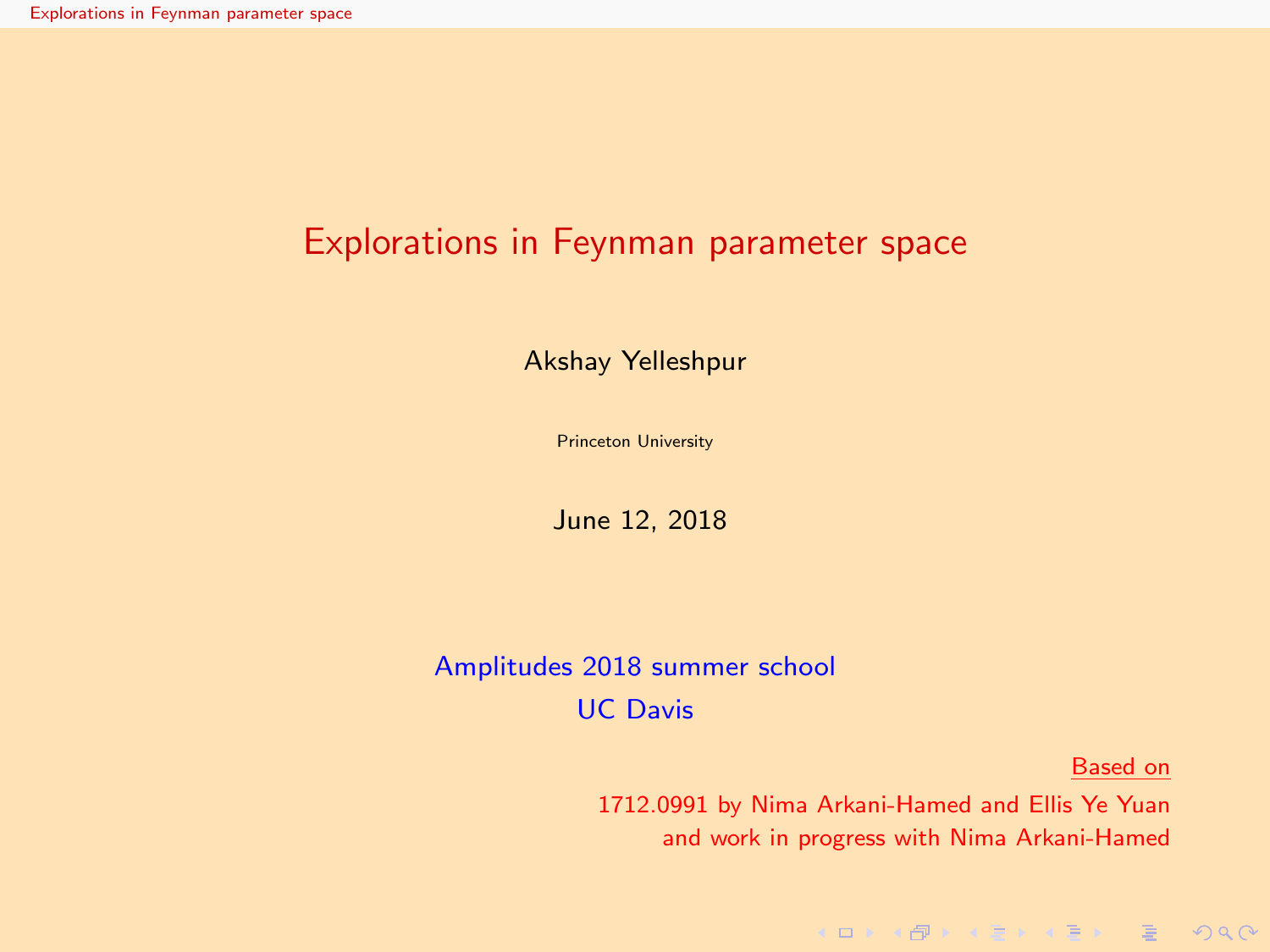## Introduction

#### Momentum space

$$
I_5 = \int \frac{d^4 x}{(x - x_1)^2 (x - x_2)^2 (x - x_3)^2 (x - x_4)^2 (x - x_5)^2}
$$
  
=  $\frac{r^{\epsilon}}{s_{23} s_{34} s_{45}} \left[ \frac{1}{\epsilon^2} + 2Li_2 \left( 1 - \frac{s_{23}}{s_{51}} \right) + 2Li_2 \left( 1 - \frac{s_{45}}{s_{12}} \right) - \frac{\pi^2}{6} \right] + \text{cyclic} + \mathcal{O}(\epsilon)$ 

Branch point at  $s_{23} = (x_1 - x_3)^2 = 0$ . Log discontinuity of Li<sub>2</sub>.

#### Feynman parameter space

$$
I_5 = \int \langle \alpha d^4 \alpha \rangle \frac{\sum_i \alpha_i}{(\sum_{i < j} \alpha_i \alpha_j (x_i - x_j)^2)^3}
$$
  
= 
$$
\int \langle \alpha d^4 \alpha \rangle \frac{L \alpha}{(\alpha Q \alpha)^3}
$$
  

$$
L = (1, 1, 1, 1, 1, 1) \qquad \alpha = (\alpha_1, \alpha_2, \alpha_3, \alpha_4, \alpha_5) \qquad Q_{ij} = (x_i - x_j)^2
$$

How do we calculate the discontinuity? How do we locate the branch points?

KORK@RKERKER E 1990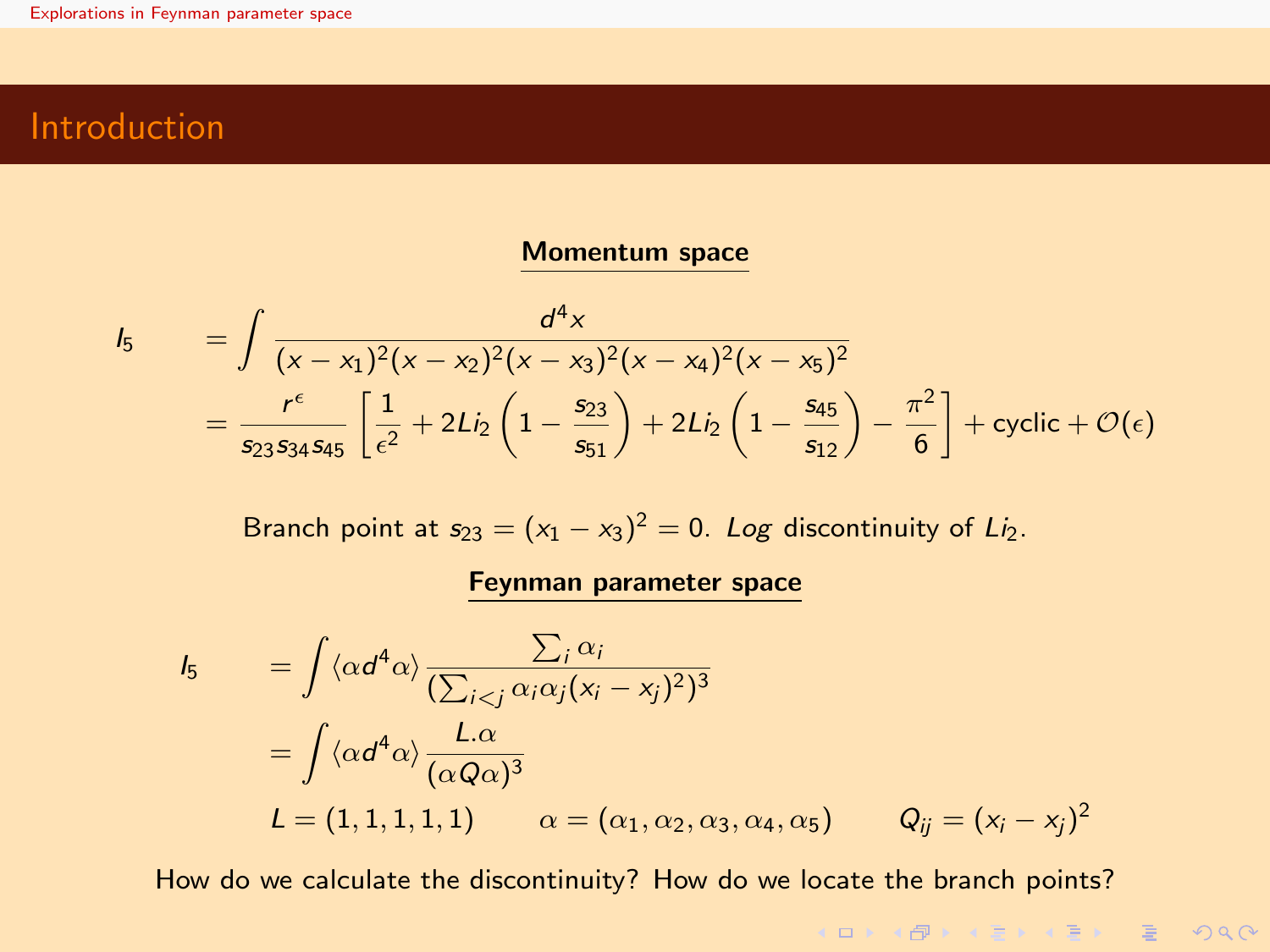## Spherical Residues

"Spherical residue  $\rightarrow$  prescription to calculate discontinuities.

Bring denominator to a "canonical form". Eliminate terms linear in  $\alpha_1$  and  $\alpha_3$ .

$$
\alpha_1 = \frac{\hat{\alpha}_1}{\sqrt{Q_{13}}} - \frac{Q_{35}\alpha_5}{Q_{13}} \qquad \alpha_3 = \frac{\hat{\alpha}_3}{\sqrt{Q_{13}}} - \frac{Q_{14}\alpha_4}{Q_{13}}
$$

$$
\int \langle \alpha d^4 \alpha \rangle \frac{L.\alpha}{(\alpha.Q.\alpha)^3} \rightarrow \int \langle \hat{\alpha} d^4 \hat{\alpha} \rangle \frac{\hat{L}.\hat{\alpha}}{(\hat{\alpha}_1 \hat{\alpha}_3 + f(\alpha_k))^3} \quad (k \neq 1, 3)
$$

KORKAR KERKER E DAG

Integrate over the contour  $\hat{\alpha}_1 = \hat{\alpha}_3^* \rightarrow$  Spherical contour.

Result of integration = "Residue". Branch points are  $Q_{13} = 0$ .

Cuts 2 propagators  $(x - x_1)^2 = (x - x_3)^2 = 0$ .

Double spherical residues  $(\alpha_1, \alpha_3, \alpha_2, \alpha_4) \rightarrow$  Cuts four propagators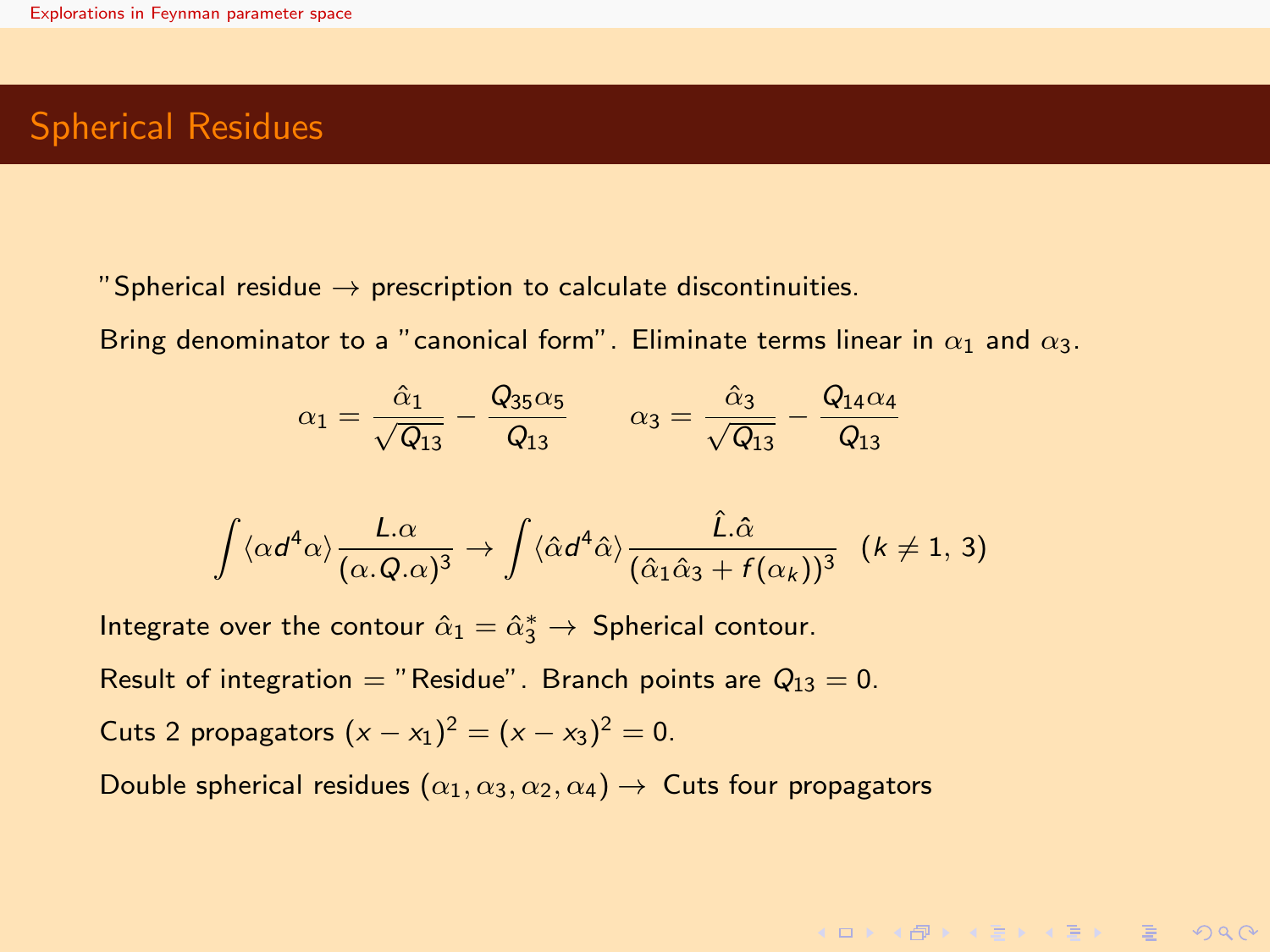## IR Divergences

Scalar pentagon is not finite. IR divergences ( $\frac{1}{\epsilon^2}$  terms). Characterization in Feynman parameter space?

$$
\alpha_2 = \sqrt{\alpha_3} \rho \, e^{\tau} \qquad \qquad \alpha_4 = \sqrt{\alpha_3} \rho \, e^{-\tau}
$$

Dominant term for large  $\alpha_3 \to$  coefficient of  $\frac{1}{\epsilon^2}$ .

$$
\frac{1}{2}\int d\alpha_3 d\rho^2 d\alpha_1 d\tau \frac{\alpha_3^2}{\alpha_3^3(\rho^2(x_2 - x_4)^2 + \alpha_1(x_1 - x_3)^2 + (x_1 - x_5)^2)^3}
$$
\n
$$
= \int d\log(\alpha_3) d\log(\frac{\alpha_2}{\alpha_4}) \frac{1}{s_{23}s_{34}s_{45}}
$$

KOKK @KK EKK EKK E YOU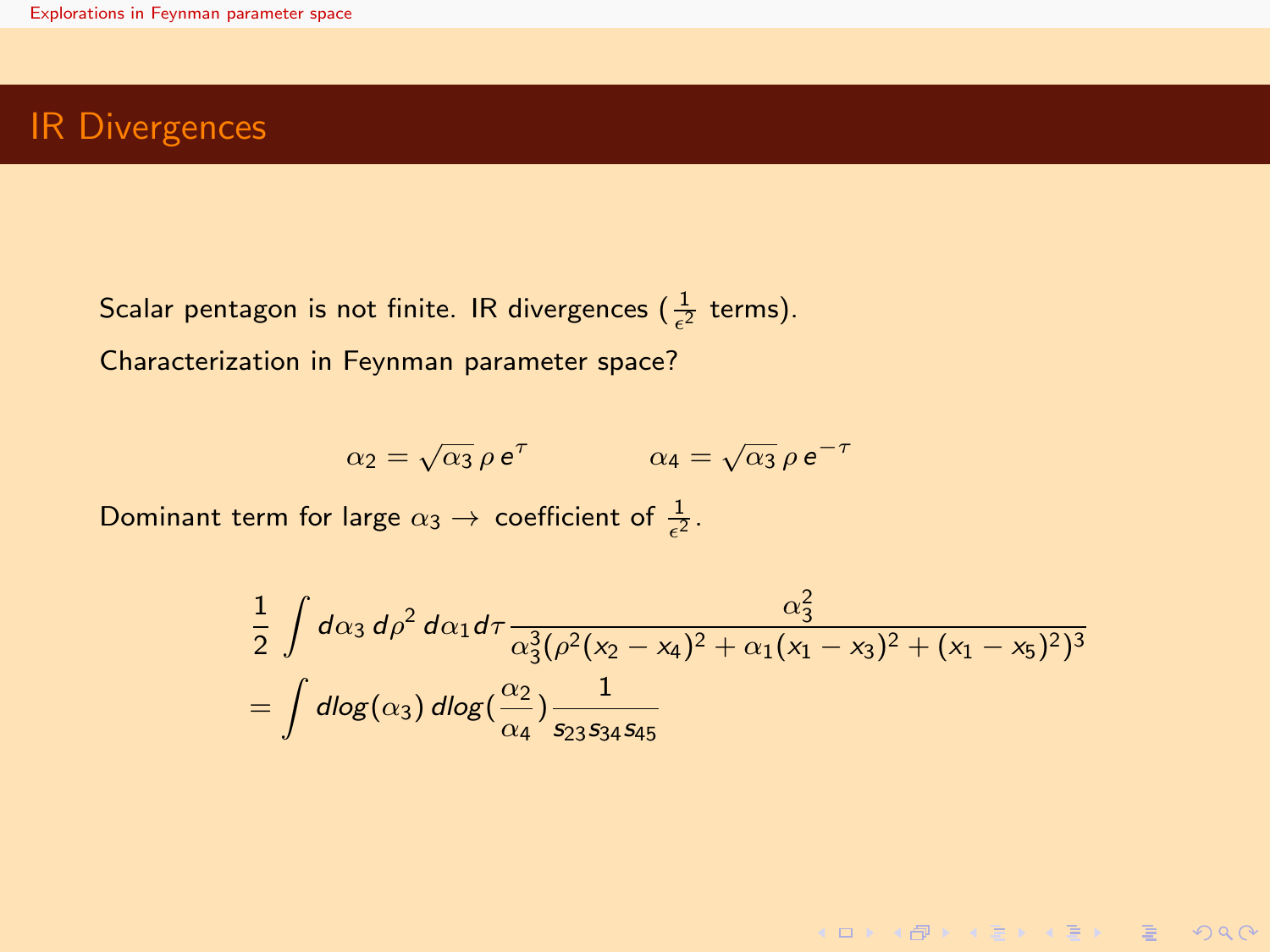## <span id="page-4-0"></span>Residue Theorems

Double Spherical Residue  $=$  Leading Singularity.

 $\implies$  Must obey the Global Residue Theorem (GRT)  $\rightarrow$  Sum of all global residues is zero.

Naively,

$$
\sum_{i,j} (a \, bi \, j) = 0 \qquad a, \, b \in \{1, 2, 3, 4, 5\}
$$
\n
$$
(2435) + (2413) = \frac{1}{Q_{24} Q_{35} Q_{31}} = \frac{1}{s_{23} s_{34} s_{45}} \neq 0
$$

KORKAR KERKER E DAA

Missing residues?

Collinear regions require  $(x - x_2)^2 = (x - x_3)^2 = (x - x_4)^2 = 0$ .

Only three poles but completely localized x.

IR Scaling  $\rightarrow$  composite residue.